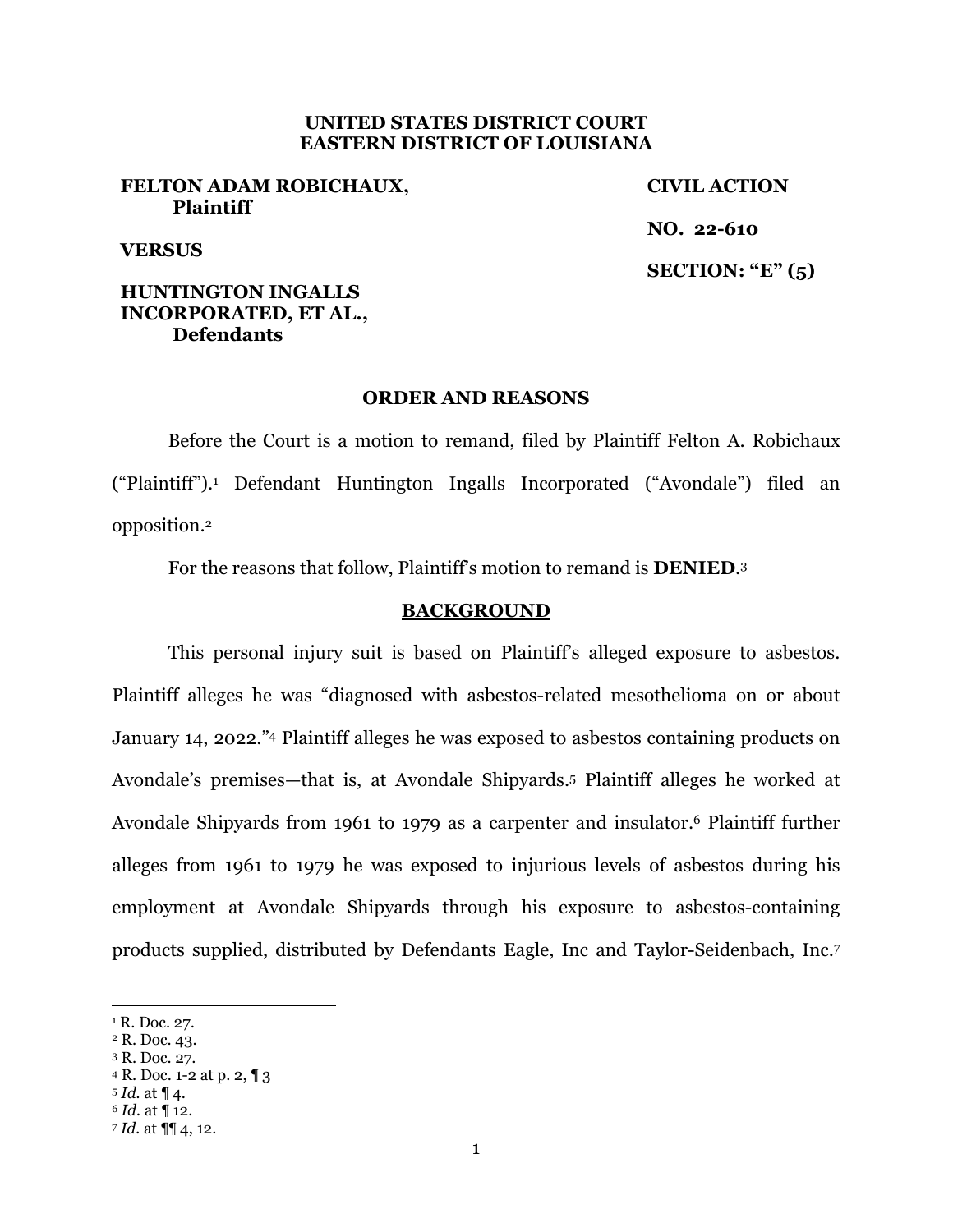Plaintiff alleges his brother also worked at Avondale Shipyards during the relevant time frame, that Plaintiff's brother was exposed to asbestos fibers, and that the asbestos fibers and dust contaminated his brother's person, clothing, vehicle, home, and personal items, and that Plaintiff was exposed to the asbestos fibers carried home by his brother.8 Plaintiff further alleges he was exposed to asbestos contaminated clothing from other Avondale workers aboard the labor bus Plaintiff took to and from the Avondale Shipyards.9

On January 27, 2022, Plaintiff filed a petition for damages in Civil District Court, Parish of Orleans, State of Louisiana, against several Defendants, including the Insurers.10 Plaintiff brings negligence claims against all Defendants based on the Defendants' failure to warn Plaintiff of the dangers of asbestos exposure, failure to provide adequate ventilation to minimize asbestos exposure, failure to provide respiratory equipment to protect Plaintiff from asbestos exposure, and failure to implement an asbestos decontamination policy or procedure to prevent asbestos fibers and dust from exposing others outside of the Avondale Shipyards.11 Plaintiff also brings negligence and strict liability claims against Eagle, Inc., Union Carbide Corporation, Taylor-Seidenbach, Inc., Foster Wheeler Energy Corporation, General Electric Company, Hopeman Brothers, Inc., Liberty Mutual Insurance Company, International Paper Company, Maryland Casualty Company, Uniroyal, Inc., Sentry Insurance Company, Employers Insurance Company of Wausau, Viacom CBS, Inc., 3M Company, Metropolitan Life Insurance Company, and Bayer Conscience, Inc., for manufacturing, distributing, supplying, selling, or using asbestos-containing products, causing Plaintiff to be exposed to asbestos-containing

<sup>8</sup> *Id.* at ¶ 13.

<sup>9</sup> *Id.* at ¶ 14. 10 *See generally id.*

<sup>11</sup> *Id.* at ¶¶ 22–25.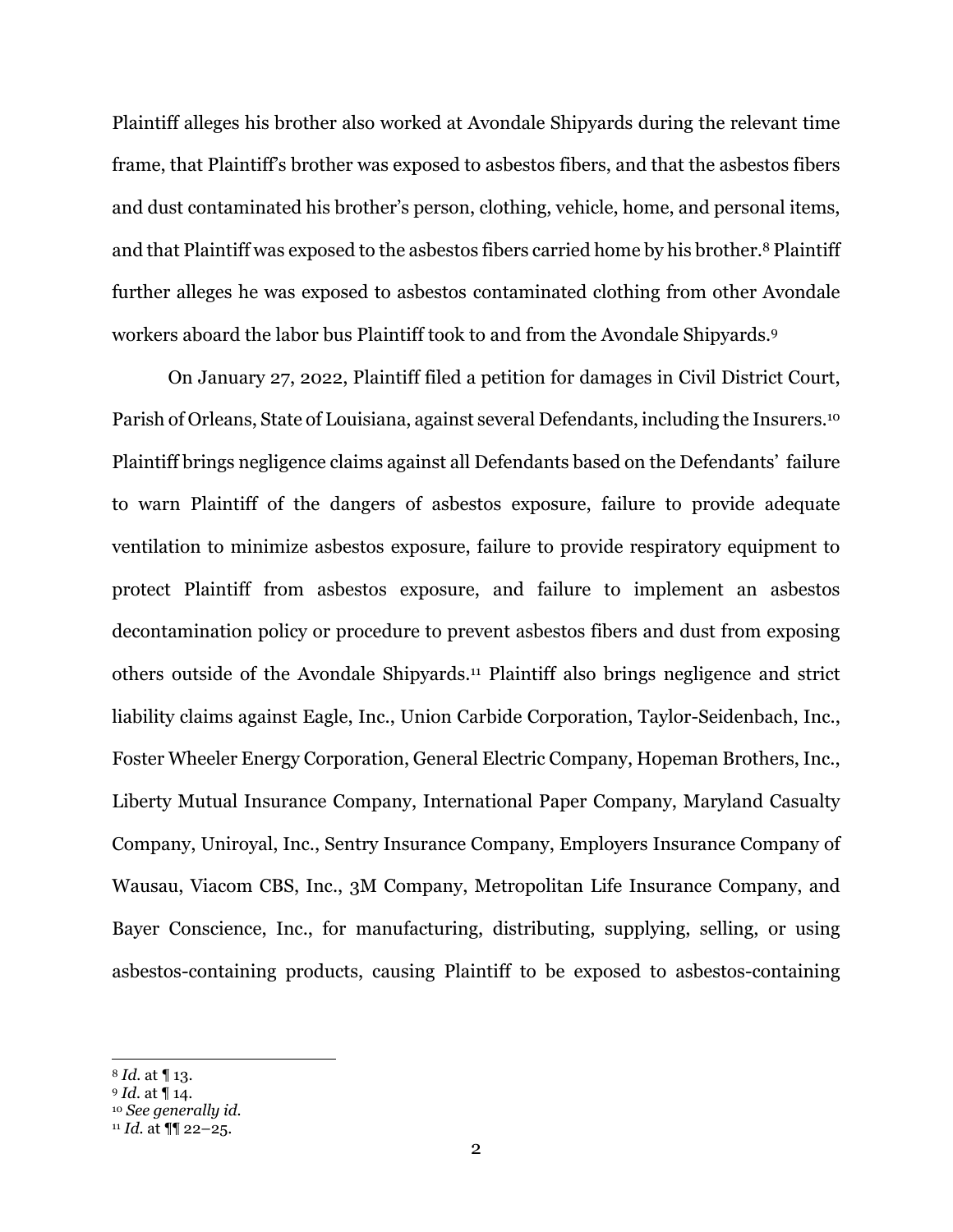products.12 Plaintiff also brings negligence and strict liability claims against Avondale, alleging Avondale is liable for Plaintiff's injuries for failing to provide Plaintiff "a safe place to work free from the dangers of respirable asbestos-containing dust."13

Avondale removed Plaintiff's suit to federal court on March 10, 2022.14 In its Notice of Removal, Avondale asserts this Court has subject matter jurisdiction under 28 U.S.C. § 1441 in that the action arises under the Constitution, laws or treaties of the United States, and because Avondale was, at all material times, acting under an officer of the United States as set forth in 28 U.S.C.  $\S$  1442(a)(1).<sup>15</sup>

On April 11, 2022, Plaintiff filed the instant motion to remand.16 Plaintiff argues that remand is warranted because Avondale's "removal was defective and untimely under § 1446(b), and because [Avondale] failed to satisfy the requirements under § 1442(a).17 On May 3, 2022, Avondale filed an opposition to Plaintiff's motion to remand.

#### **LEGAL STANDARD**

Federal courts are courts of limited jurisdiction and possess only the authority conferred upon them by the U.S. Constitution or by Congress.18 "The removing party bears the burden of showing that federal jurisdiction exists and that removal was proper."19 Under 28 U.S.C. § 1442, Congress has allowed for the removal of state cases commenced against

[t]he United States or any agency thereof or any officer . . . of the United States or of any agency thereof, in an official or individual capacity, for or relating to any act under color of such office or on account of any right, title

17 R. Doc. 27-1 at p. 5.

<sup>12</sup> *Id.* at ¶¶ 26–30

<sup>13</sup> *Id.* at ¶¶ 31–55.

<sup>14</sup> R. Doc. 1.

<sup>15</sup> *Id.* at p. 1.

<sup>16</sup> R. Doc. 27.

<sup>18</sup> *Howery v. Allstate Ins. Co.*, 243 F.3d 912, 916 (5th Cir. Feb. 28, 2001).

<sup>19</sup> *See Manguno v. Prudential Property and Cas. Ins. Co.*, 276 F.3d 720, 723 (5th Cir. Jan. 8, 2002).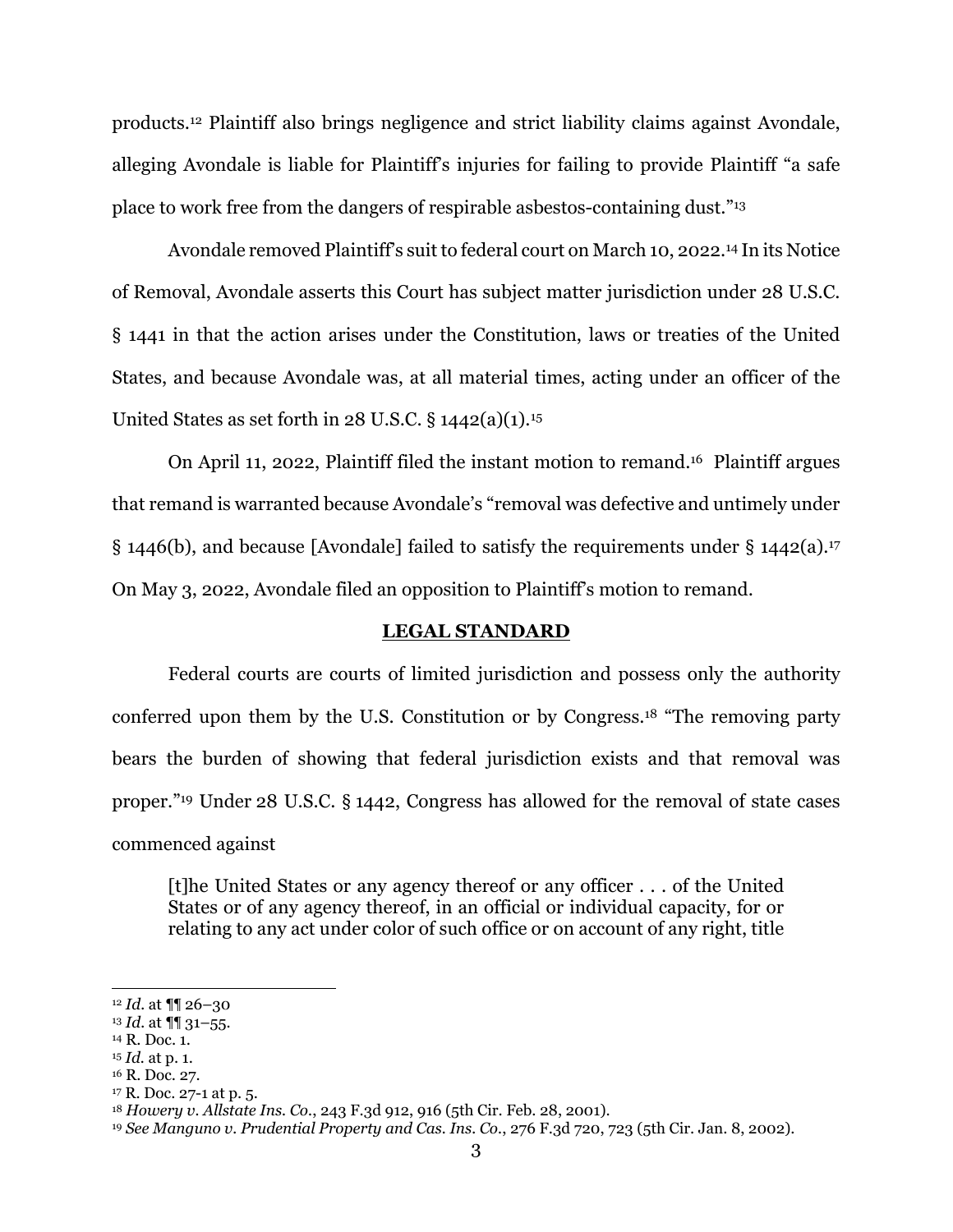or authority claimed under any Act of Congress for the apprehension or punishment of criminals or the collection of the revenue.

The time for removal is set forth in 28 U.S.C. § 1446, which provides:

 $(b)(3)$  Except as provided in subsection  $(c)$ , if the case stated by the initial pleading is not removable, a notice of removal may be filed within 30 days after receipt by the defendant, through service or otherwise, of a copy of an amended pleading, motion, order or *other paper* from which it may first be ascertained that the case is one which is or has become removable.20

. . . (g) Where the civil action or criminal prosecution that is removable under section 1442(a) is a proceeding in which a judicial order for testimony or documents is sought or issued or sought to be enforced, the 30-day requirement of subsection (b) of this section and paragraph (1) of section 1455(b) is satisfied if the person or entity desiring to remove the proceeding files the notice of removal not later than 30 days after receiving, through service, notice of any such proceeding.

Generally, a defendant must file a notice of removal within 30 days of being served the

initial complaint.21 An exception exists, however, if more than 30 days after service the

defendant receives an "amended pleading, motion, order, or other paper from which it

may be first be ascertained that the case is one which is or has become removable."<sup>22</sup>

Discovery responses, including answers to interrogatories made by voluntary act of the

plaintiff,23 constitute an "other paper" under the statute, "triggering the 30-day

removability period."24 Discovery responses must be "unequivocally clear and certain" to

support removal under this rule.<sup>25</sup> This reduces premature "protective' removals" by

<sup>20 28</sup> U.S.C. 1446(b) (emphasis added).

 $21\,28\,$  U.S.C. § 1446(b)(1).

 $22$  28 U.S.C. § 1446(b)(2)(3).

<sup>23</sup> *Chapman v. Powermatic, Inc.*, 969 F.2d 160, 164 (5th Cir. Aug. 26, 1992) ("Clearly the answer to interrogatory which triggered the filing of the notice of removal in this case is such an 'other paper.'") ; *See also S.W.S. Erectors, Inc*., 72 F.3d at 494 (holding that the defendant may not produce the removable event, but rather that the plaintiff must voluntarily produce or plead information that reveals a removable ground for jurisdiction).

<sup>24</sup> *Cole ex rel. Ellis v. Knowledge Learning Corp.*, 416 Fed.Appx. 437, 440 (5th Cir. Mar. 4, 2011). *See S.W.S. Erectors, Inc. v. Infax, Inc.*, 72 F.3d 489 (5th Cir. 1996) ("We hold that the affidavit, created entirely by the defendant, is not 'other paper' under section 1446(b) and cannot start the accrual of the 30–day period for removing. On the other hand, a transcript of the deposition testimony is 'other paper.'").

<sup>25</sup> *Bosky v. Kroger Texas, LP*, 288 F.3d 208 (5th Cir. April 8, 2002) (citing *DeBrey v. Transamerica Corp.*, 601 F.2d 480, 489 (10th Cir. 1979) (holding that if the 30-day period under § 1446(b) "is going to run, the notice ought to be unequivocal")).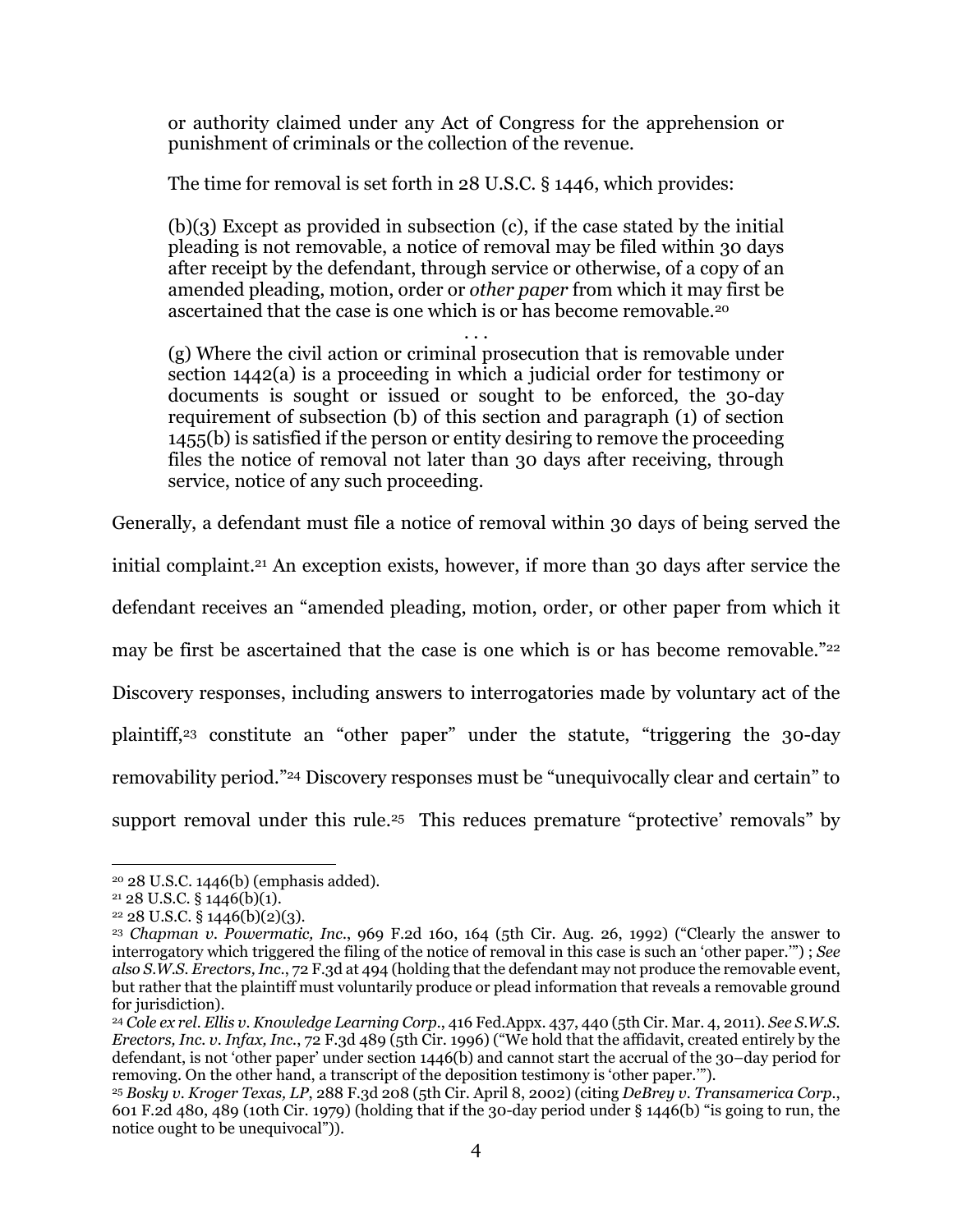defendants who fear being time-barred in cases with initial pleadings that lack sufficient information to determine any federal jurisdiction.26 Judicial economy is promoted by relieving the Court from delving into what the defendant subjectively knew or did not know and instead allows the Court to look directly at the pleadings, motions, orders, and other paper.27

### **LAW AND ANALYSIS**

# **I. Avondale has satisfied the requirements for removal under 42 U.S.C. § 1442(a)(1).**

Section 1442(a)(1), "is a pure jurisdictional statute in which the raising of a federal question in the officer's removal petition . . . constitutes the federal law under which the action against the federal officer arises for [Article III] purposes."28 This statute allows federal officers to "remove cases to federal court that ordinary federal question removal would not reach,  $] \ldots$  even if no federal question is raised in the well-pleaded complaint, so long as the officer asserts a federal defense in response."<sup>29</sup> Broadly speaking, this statute allows for removal "where a federal official is entitled to raise a defense arising out of his official duties."30 The goal of the statute is to "prevent federal officers who simply comply with a federal duty from being punished by a state court for doing so."31

 Ordinarily, the removing defendant has the burden to establish that federal jurisdiction exists.32 However, because § 1442(a) must be liberally construed,33 whether

<sup>26</sup> *Chapman*, 969 F.2d at 163.

<sup>27</sup> *Id*. 28 *Zeringue v. Crane Co*., 846 F.3d 785, 789 (5th Cir. 2017) (quoting *Mesa v. California*, 489 U.S. 121, 136  $(1989)$ .

<sup>29</sup> *Latiolais v. Huntington Ingalls, Inc.*, 951 F.3d 286, 290 (5th Cir. Feb. 24, 2020).

<sup>30</sup> *Winters v. Diamond Shamrock Chemical Co.*, 149 F.3d 387, 397 (5th Cir. 1998).

<sup>31</sup> *Id.* at 397–98.

<sup>32</sup> *Manguno v. Prudential Prop. and Cas. Ins. Co.*, 276 F.3d 720, 723 (5th Cir. Jan. 8, 2002) (citing *De Aguilar v. Boeing Co.,* 47 F.3d 1404, 1408 (5th Cir. Mar. 7, 1995)).

<sup>33</sup> *See, e.g*, *City of Walker v. Louisiana*, 877 F.3d 563, 569 (5th Cir. 2017) ("federal officer removal under 28 U.S.C. § 1442 is unlike other removal doctrines: it is not narrow or limited.").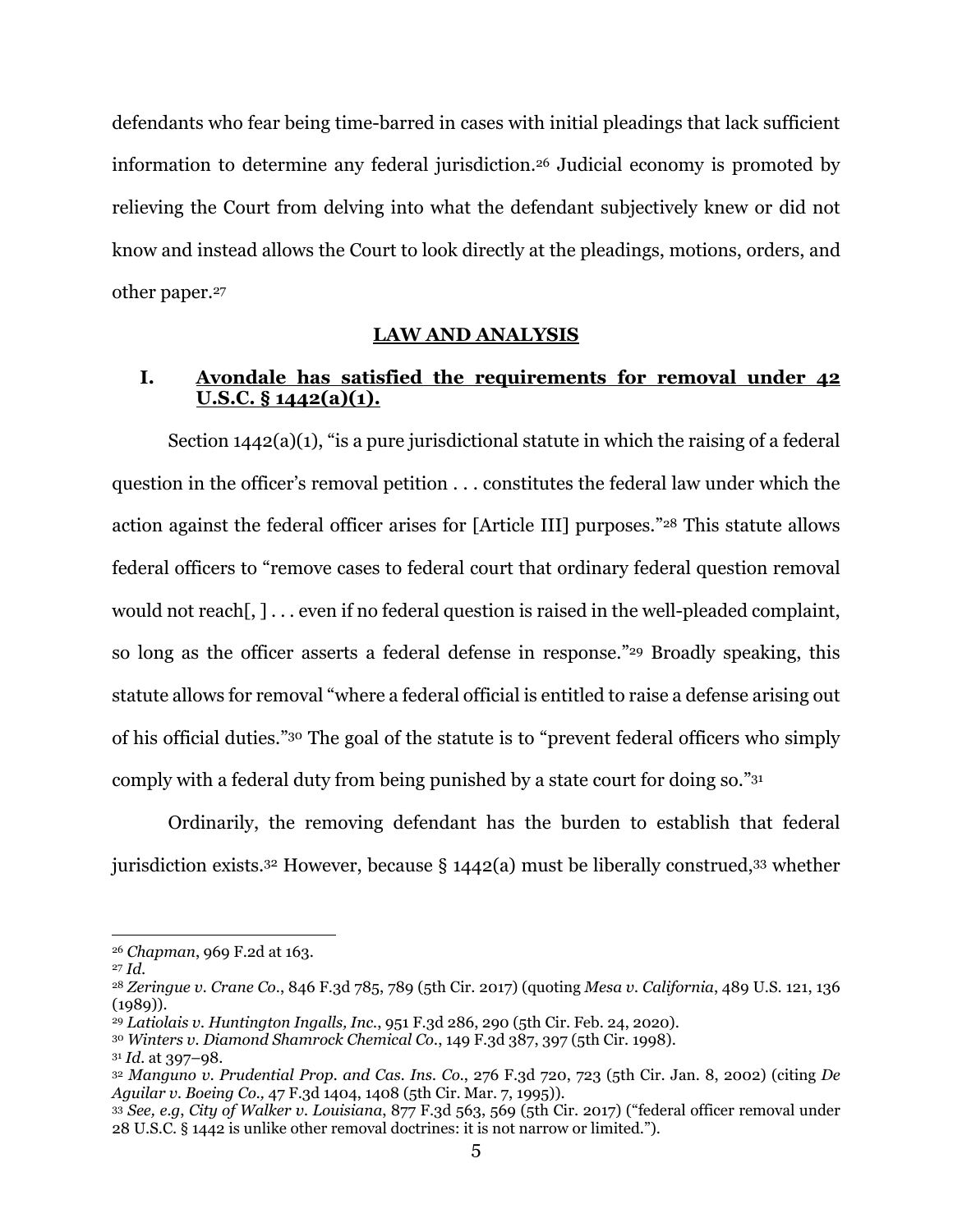federal officer removal jurisdiction exists must be assessed "without a thumb on the remand side of the scale."34 The federal officer removal statute authorizes removal if: (1) the defendant is a person within the meaning of the statute; (2) the defendant "acted under" the direction of a federal officer; (3) the defendant's conduct is "connected or associated with" or "related to" a federal directive;35 and (4) the defendant has a colorable federal defense.36

 In its Notice of Removal, Avondale asserts that during Plaintiff's alleged period of employment from 1961 to 1979, Avondale constructed numerous vessels pursuant to contracts with the federal government.37 Specifically Avondale asserts it constructed vessels for the federal government pursuant to contracts with United States Navy, the United States Coast Guard, and the United States Maritime Administration ("MARAD"), and that the federal vessels constructed during Plaintiff's alleged exposure period included U.S. Navy Destroyer Escorts, U.S. Coast Guard Cutters, and Lykes, LASH, and States lines cargo vessels for MARAD (the "Federal Vessels").38 Avondale further asserts in its Notice of Removal that the Federal Vessels were built with asbestos-containing products and materials pursuant to Navy, Coast Guard, and MARAD requirements, and that, to the extent Plaintiff alleges exposure to asbestos during his employment with Avondale, "such exposure is necessarily attributable to asbestos-containing materials required and destined for use in the construction of these U.S. Navy, U.S. Coast Guard, and MARAD vessels."39

37 R. Doc. 1 at p. 3, ¶ 4.

<sup>34</sup> *Savoie v. Huntington Ingalls, Inc*., 817 F.3d 457, 462 (5th Cir. 2016) (citations omitted).

<sup>35</sup> *St. Charles Surgical Hosp., L.L.C. v. La. Health Serv. & Indem. Co.*, No. 20-30093 at \*12 (5th Cir. March 8, 2021) (citing *Latiolais v. Huntington Ingalls, Inc.*, 951 F.3d 286, 291 and 296 (5th Cir. Feb. 24, 2020) and rejecting the Fifth Circuit's former "causal nexus" requirement).

<sup>36</sup> *Latiolais v. Huntington Ingalls, Inc.*, 951 F.3d 286, 296 (5th Cir. Feb. 24, 2020).

<sup>38</sup> *Id.* at p. 4, ¶ 4.

<sup>39</sup> *Id.*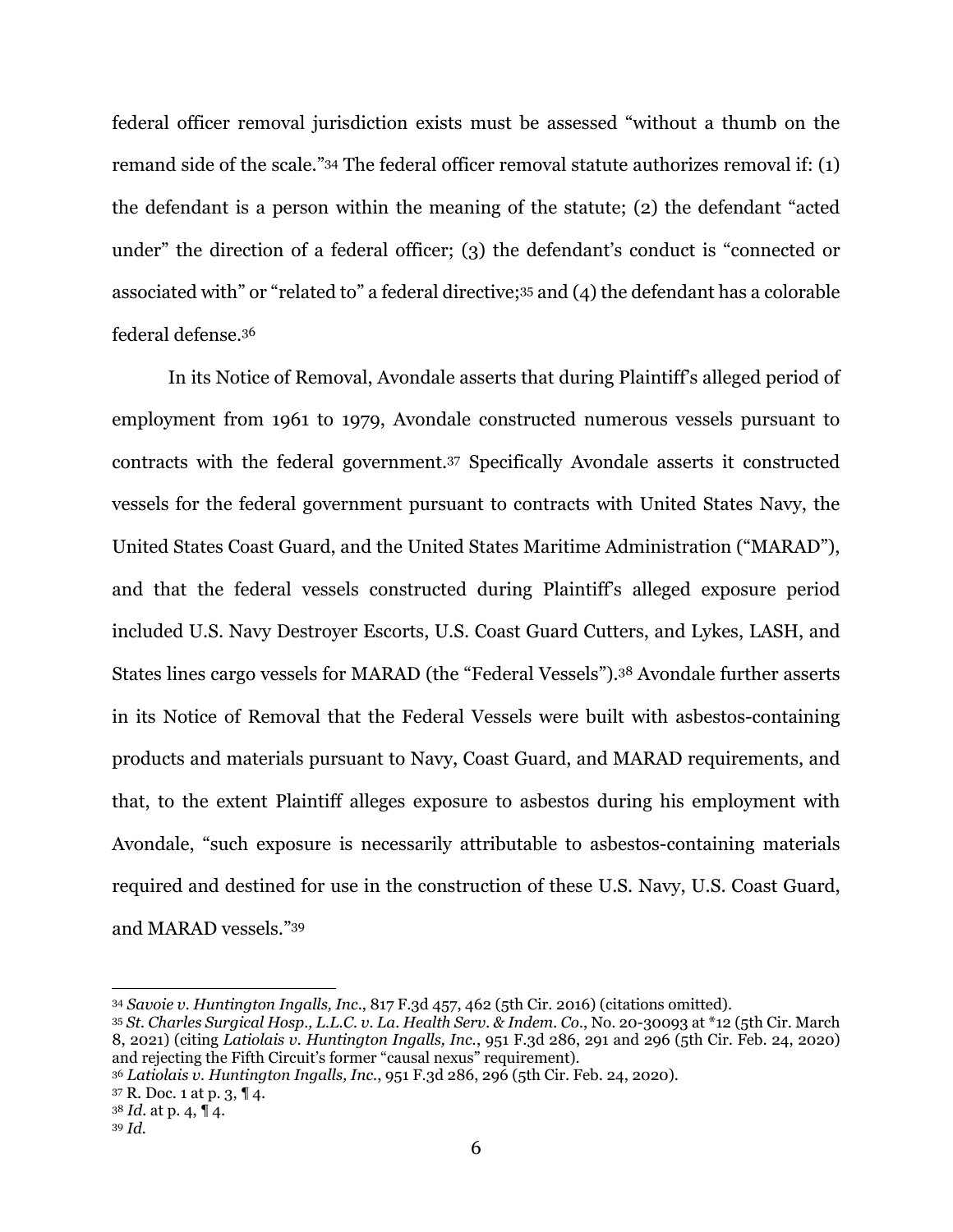In its Notice of Removal, Avondale asserts the four requirements for establishing jurisdiction under § 1442(a)(1) are met, and that, as a result, removal is proper. Avondale argues it is a "person"; that it "acted under" the direction of the Navy, Coast Guard, and MARAD; that Plaintiff's claims against Avondale are claims for or related to acts performed under color of federal directives because the use and installation of asbestoscontaining materials in the construction of the Federal Vessels was required by the contractual provisions and design specifications mandated by the Navy, Coast Guard, and MARAD; and that it raises two colorable federal defenses.40

In his motion to remand, however, Plaintiff argues remand is warranted because all the requirements under § 1442(a)(1) because Avondale cannot demonstrate a valid colorable federal defense.41 Plaintiff challenges only whether Avondale has raised a colorable federal defense.42

 Avondale raises two federal defenses to Plaintiff's claims. First, Avondale raises the federal defense of government contractor immunity established by *Boyle v. United Techs. Corp*., 487 U.S. 500 (1988), and its progeny.43 Second, the federal defense of derivative sovereign immunity as set forth in *Yearsley v. W.A. Ross Construction Co*., 309 U.S. 18 (1940), and its progeny.44

 The federal officer defense recognized in *Boyle* "extends to federal contractors an immunity enjoyed by the federal government in the performance of discretionary actions."45 In *Boyle*, the Supreme Court held state law liability may not be imposed for design defects in military equipment "when (1) the United States approved reasonably

<sup>40</sup> R. Doc. 1 at pp. 5–8, ¶¶ 8-20.

<sup>41</sup> R. Doc. 27-1 at p. 6.

<sup>42</sup> *Id.*

<sup>43</sup> R. Doc. 3 at pp. 8, 20.

<sup>44</sup> R. Doc. 3 at p. 9, ¶ 22.

<sup>45</sup> *Latiolais*, 951 F.3d at 297.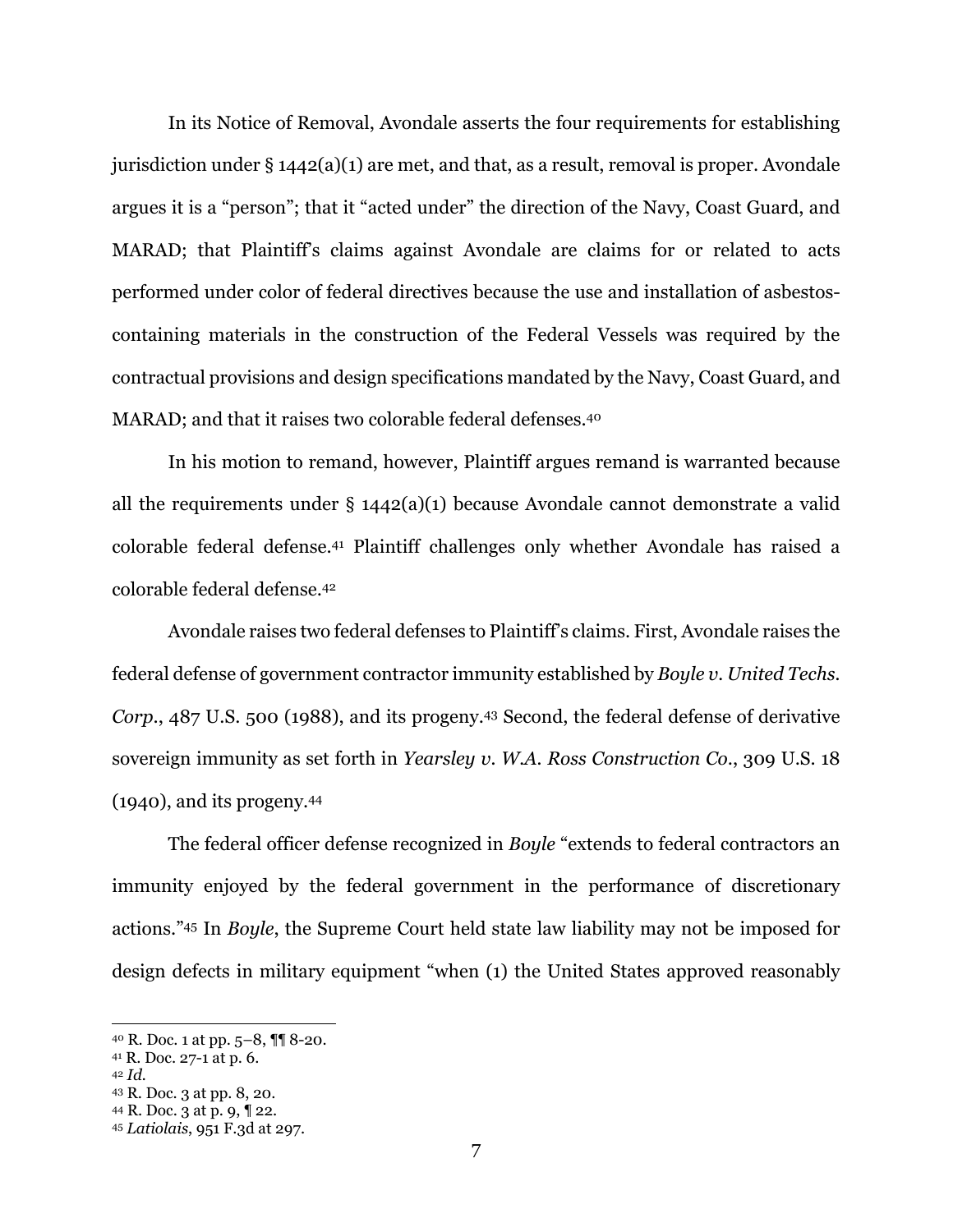precise specifications; (2) the equipment conformed to those specifications; and (3) the supplier warned the United States about the dangers in the use of the equipment that were known to the supplier but not to the United States."46 For the *Yearsley* derivative sovereign immunity defense to apply, there are two elements that must be satisfied: (1) the work done was "authorized and directed by the Government of the United States" and "performed pursuant to the Act of Congress" and (2) the contractor "simply performed as the Government directed."47

 In his motion to remand, Plaintiff argues in order to invoke the *Boyle* defense, a defendant must "'establish that the federal government was involved in the decision to give or not to give a warning and that the defendant complied with the federal government's provisions.'"48 Plaintiff further argues there is no evidence in this case that the Navy contracts dictated what warnings were to be provided to employees or what safety precautions were to be implemented to prevent spread of asbestos from the Avondale shipyards.49 Plaintiff argues that, unless Avondale can produce some evidence to this effect, its defense under *Boyle* is not colorable. With respect to the *Yearley* defense, Plaintiff argues a defendant is required to produce some evidence that the plaintiff's injury "was attributable to actions taken pursuant to a specific government specification or instruction," and that the defendant specifically adhered to that instruction.50 Plaintiff argues Avondale cannot present a colorable defense under *Yearsley* because "there is no evidence that the Navy contracts in question dictated the warnings Avondale must

<sup>46</sup> *Boyle v. United Tech. Corp.*, 487 U.S. 500, 512 (1988).

<sup>47</sup> *Campbell-Ewald Co. v. Gomez*, 577 U.S. 153, 167 (2016) (quoting *Yearsley v. W.A. Ross Const. Co.*, 309 U.S. 18, 20 (1940)).

<sup>48</sup> R. Doc. 27-1 at p. 6 (quoting *Jowers v. Lincoln Elec. Co*., 617 F.3d 346, 353 (5th Cir. 2010)).

<sup>49</sup> *Id.*

<sup>50</sup> *Id.* at p. 7.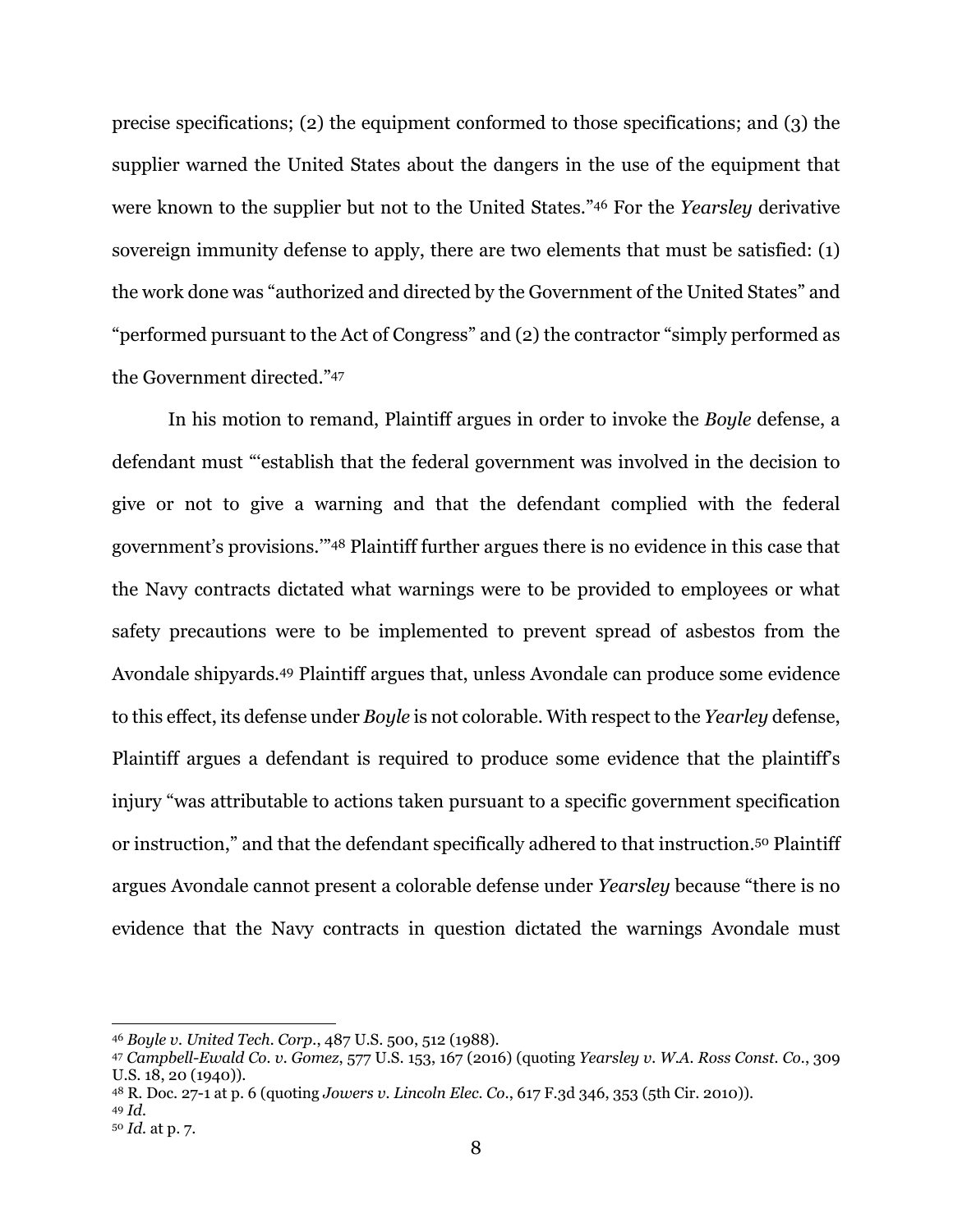provide regarding asbestos exposure or what safety precautions must be implemented to

prevent spread of asbestos from the Avondale Shipyards."51

In *Latiolais v. Huntington Ingalls, Inc*., a case involving Avondale's removal of the

plaintiff's suit on the basis of § 1442, the Fifth Circuit, explained that

[t]o be "colorable," the asserted federal defense need not be "clearly sustainable," as section 1442 does not require a federal official or person acting under him "to 'win his case before he can have it removed.'" *Jefferson County*, 527 U.S. at 431, 119 S. Ct. at 2075 (quoting *Willingham*, 395 U.S. at 407, 89 S. Ct. at 1816). Instead, an asserted federal defense is colorable unless it is "immaterial and made solely for the purpose of obtaining jurisdiction" or "wholly insubstantial and frivolous." *See Zeringue*, 846 F.3d at 790; *see also Bell*, 743 F.3d at 89–91 (deeming an asserted federal defense colorable simply because it satisfied the "causal connection" requirement). Certainly, if a defense is plausible, it is colorable. *Compare Ashcroft v. Iqbal*, 556 U.S. 662, 678–79, 129 S. Ct. 1937, 1949–50, 173 L.Ed.2d 868 (2009) (plausible claim survives a motion to dismiss), *with Steel Co. v. Citizens for a Better Env't*, 523 U.S. 83, 89, 118 S. Ct. 1003, 1010, 140 L.Ed.2d 210 (1998) ("It is firmly established in our cases that the absence of a valid (as opposed to arguable) cause of action does not implicate subject-matter jurisdiction."), *and Montana-Dakota Utils. Co. v. Nw. Pub. Serv. Co.*, 341 U.S. 246, 249, 71 S. Ct. 692, 694, 95 L.Ed. 912 (1951) ("If the complaint raises a federal question, the mere claim confers power to decide that it has no merit, as well as to decide that it has.").52

In *Latiolais*, an injured machinist brought suit against Avondale, defendant in this matter, for exposure to asbestos while working for Avondale installing thermal insulation aboard the USS *Tappahannock*.53 Following a review of affidavits, deposition testimonies, and other items in the record, the Fifth Circuit found Avondale sufficiently offered evidence that the three *Boyle* conditions had been met. Plaintiff argues that Avondale cannot succeed on its federal defenses unless Avondale produces evidence the government contracts at issue dictated what warnings were to be provided to employees or what safety precautions were to be implemented to prevent spread of asbestos from

<sup>51</sup> *Id.*

<sup>52, 296–97 (5</sup>th Cir. 2020).

<sup>53</sup> *Latiolais v. Huntington Ingalls, Inc.*, 951 F.3d 286, 289 (5th Cir. Feb. 24, 2020).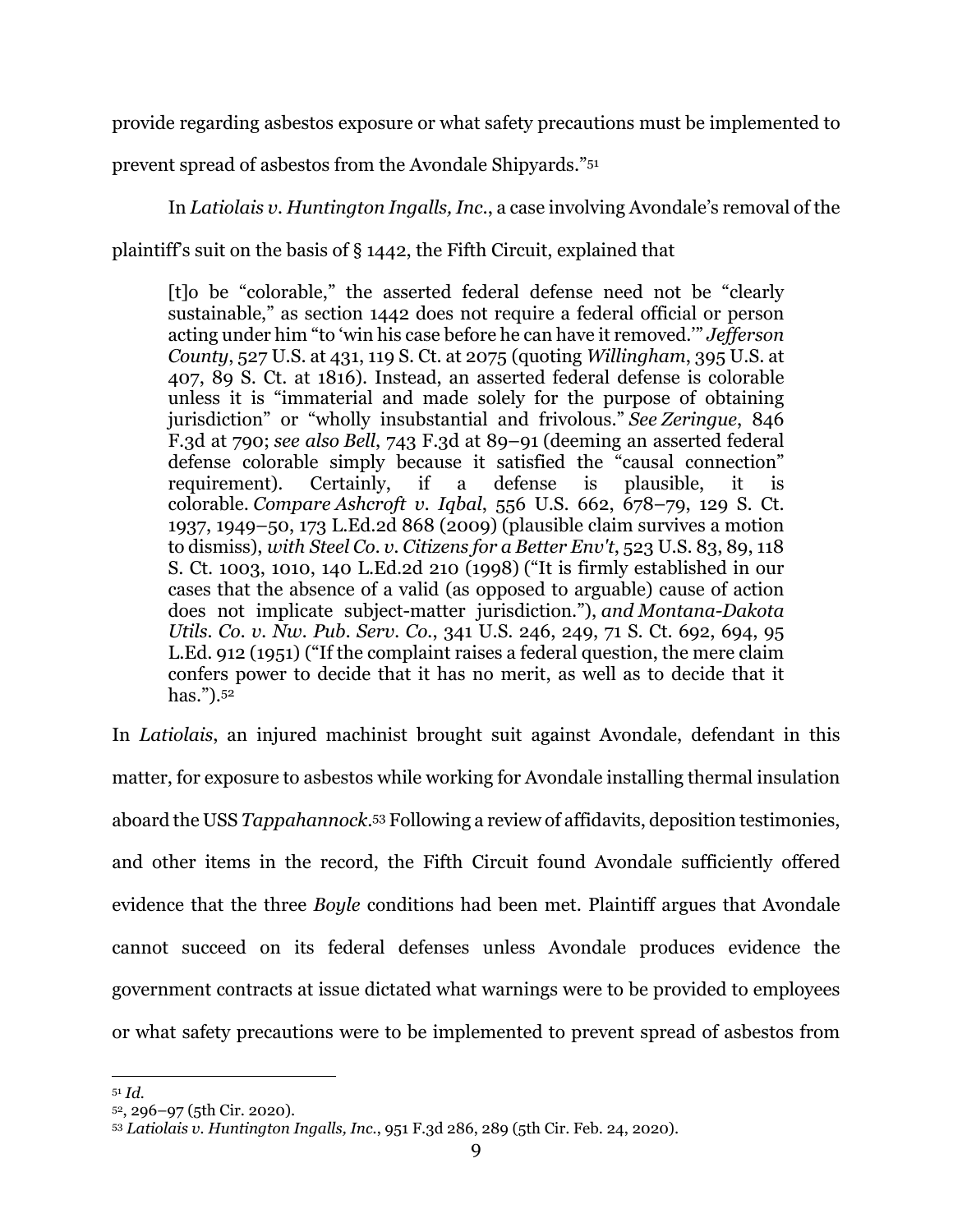the Avondale shipyards. This argument misses the mark because it mistakes the jurisdictional inquiry into whether the defense is colorable for an inquiry into the merits of Avondale's federal defenses. As explained in *Latiolais*, a colorable federal defense does not need to be "clearly sustainable."54 It is not for the Court to decide today whether the *Boyle* or *Yearsley* federal contractor defenses have merit and shield Avondale from liability. Said differently, the issue is not whether Avondale's federal defenses will ultimately provide a defense against Plaintiff's claims; but whether the federal defenses are not wholly insubstantial and frivolous. The Court need only find—which it does—that Avondale raised a *colorable* federal defense. Avondale raises federal defenses that are plausible and not frivolous or immaterial. Avondale need not win its case before it can be removed.55

 A brief examination of Avondale's evidence in light of the *Boyle* factors and the Fifth Circuit's decision in *Latiolais* makes clear that Avondale raises a colorable federal defense under *Boyle.* Before the Court turns to the *Boyle* factors, however, two points must be made. First, Plaintiff argues that

where, as is the case here, the claims against the defendant are premised on a failure to warn, the Defendant must show: (1) the federal government exercised discretion and approved warnings for the product; (2) the warnings the defendant provided about the product conformed to the federal government specification; and (3) the defendant warned the federal government about dangers known to the defendant but not the government.56

In *Latiolais*, however, the plaintiff—like Plaintiff in this case—"allege[d] that Avondale failed to warn him of the dangers of asbestos and failed to take measures to prevent

<sup>54</sup> *Id.* at 296.

<sup>55</sup> *See Jefferson Cnty. v. Acker*, 527 U.S. 423, 431 (1999) ("We therefore do not require the officer virtually to 'win his case before he can have it removed.") (quoting *Willingham v. Morgan*, 395 U.S. 402, 407 (1969)). 56 R. Doc. 27-1 at p. 6.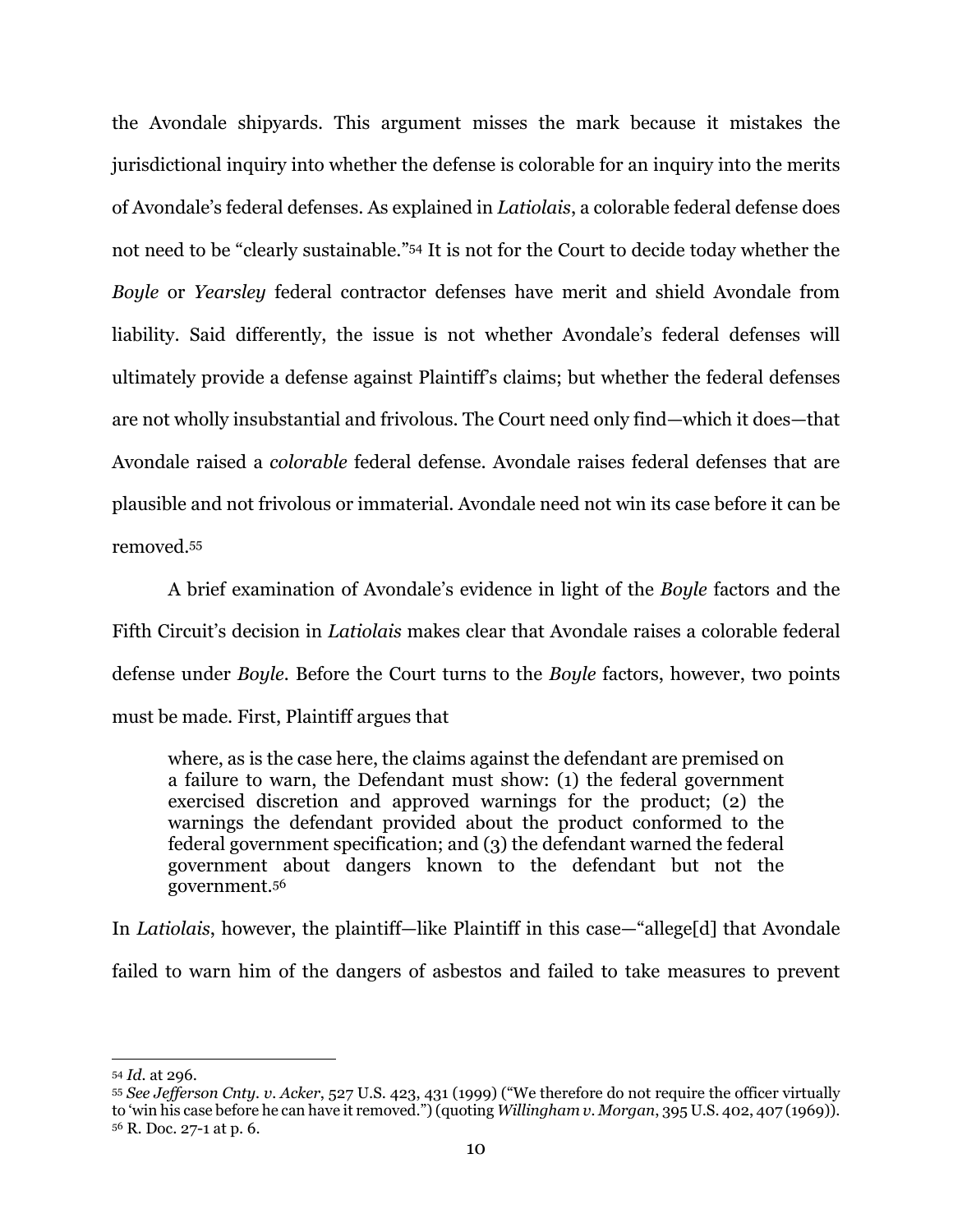exposure."57 Nevertheless, in *Latiolais,* the Fifth Circuit in *Latiolais* considered whether the following three factors were met to determine whether the *Boyle* defense was colorable: "(1) the United States approved reasonably precise specifications; (2) the equipment conformed to those specifications; and (3) the supplier warned the United States about the dangers in the use of the equipment that were known to the supplier but not to the United States."58 As a result, the Court will consider the three *Boyle* factors as set out in *Latiolais* rather than as urged by Plaintiff. Second, "[b]ecause the Court finds a colorable federal contractor immunity defense under *Boyle*, it need not reach Avondale's argument that it also has a colorable federal defense under" *Yearsley*.59

Turning now to the three *Boyle* factors, in *Latiolais,* the Fifth Circuit found that Avondale's evidence regarding the first element of the *Boyle* defense was colorable because

Avondale submitted one affidavit and deposition testimony alleging that the Navy required installation of asbestos on the Tappahannock, as well as another affidavit alleging that the Navy generally required Avondale to install asbestos and to comply with certain related safety practices.<sup>60</sup>

In this case, Avondale has submitted evidence, including an affidavit and deposition testimony, demonstrating that the Federal Vessels were built pursuant to contracts executed between Avondale and the Navy, Coast Guard, and MARAD.<sup>61</sup> Avondale's evidence makes colorable that the government approved reasonably precise specifications about the installation of asbestos.62 As to the second factor, Avondale has submitted evidence that these contracts contained mandatory specifications requiring Avondale to

<sup>57</sup> Latiolais v. Huntington Ingalls, Inc., 951 F.3d 286, 296 (5th Cir. 2020) (quoting Boyle, 487 U.S. at 512) (internal quotations omitted).

<sup>58</sup> *Id.* at 297.

<sup>59</sup> *Pitre v. Huntington Ingalls, Inc*., No. CV 17-7029, 2017 WL 6033032, at \*6 (E.D. La. Dec. 6, 2017). <sup>60</sup> *Latiolais*, 951 F.3d at 297.

 $61$  R. Doc. 43-5 at  $\P\P$  15-45; R. Doc. 43-6 at p. 10; R. Doc. 43-12 at  $\P$  6.

<sup>62</sup> *See id.*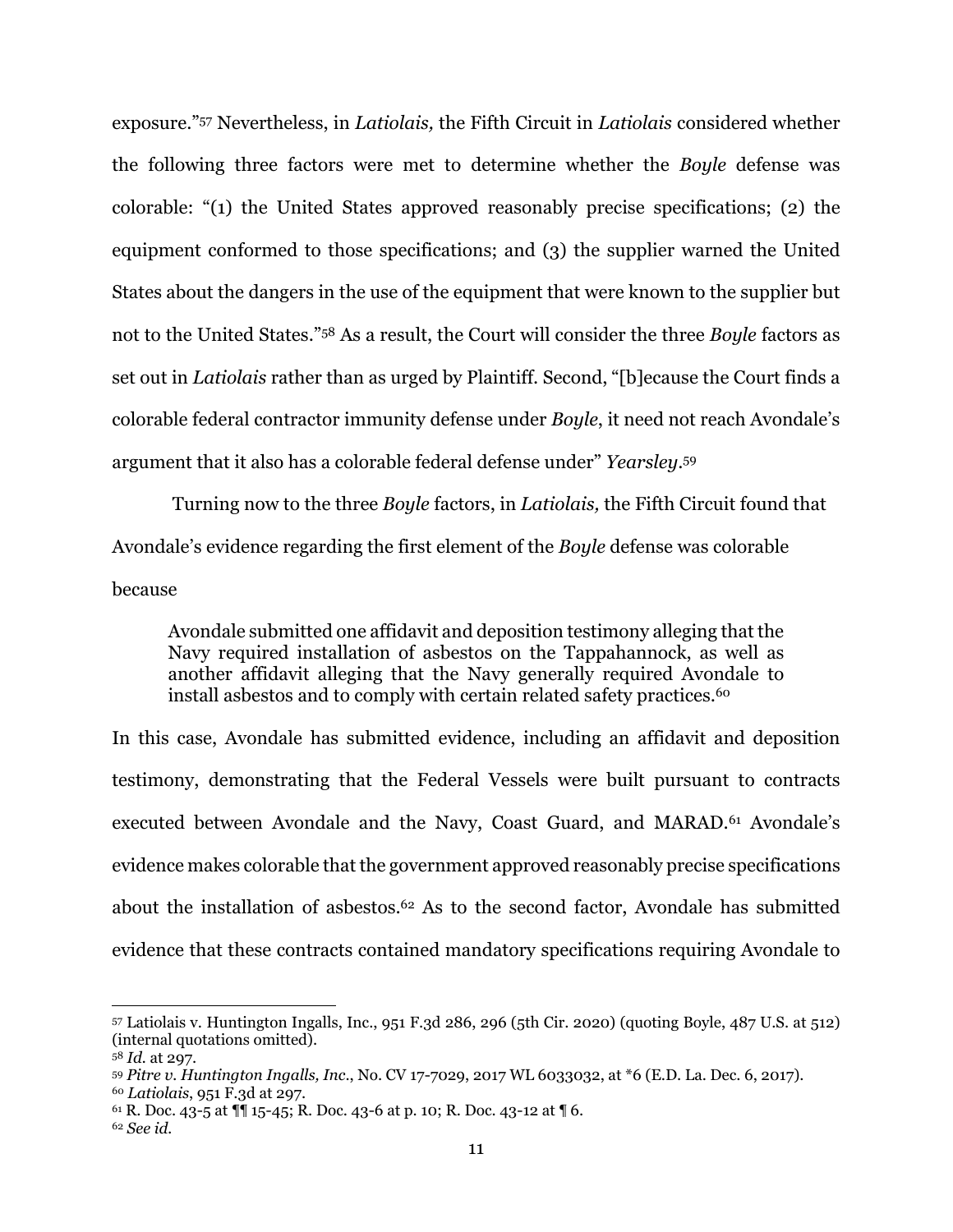use asbestos-containing materials in constructing the Federal Vessels.<sup>63</sup> Avondale's evidence makes colorable the second element of the *Boyle* defense, namely, that it complied with the government's design specifications by installing asbestos in the Federal Vessels. Avondale's evidence shows that the federal government maintained strict oversight of Avondale's activities to ensure compliance, and that Avondale was never placed in default of contract or cited for failing to comply with specifications, but that, on the contrary, the federal government continued to award Avondale shipbuilding contracts.64 Avondale has presented an affidavit containing a sworn declaration to the effect that Avondale "complied with governmental and industry rules and regulations relative to asbestos air quality."65 Turning to the third *Boyle* factor, in *Latiolais*, the Fifth Circuit explained that

Avondale's evidence tends to support that the federal government knew more than Avondale knew about asbestos-related hazards and related safety measures. From such evidence, it is colorable that Avondale did not omit warning the government about any dangers about which the government did not know.66

In this case, Avondale has submitted an affidavit from Christopher Herfel, a marine engineer, who attests to the fact that the government knew as much, if not more, than Avondale did about the hazards of asbestos exposure.<sup>67</sup> Specifically, Herfel attests that the United States government as a whole, from the 1940s to the present, has developed and acquired "state-of-the-art knowledge concerning potential risks or hazards relating to work with or around a multitude of products and materials, including those which contained asbestos," and that it is "inconceivable that contract shipyards, such as

<sup>63</sup> R. Doc. 43-5 at ¶¶ 15-45.

 $64$  R. Doc. 43-9 at p. 4; R. Doc. 43-18 at pp. 2–5.

<sup>65</sup> R. Doc. 43-12 at ¶ 6.

<sup>66</sup> *Latiolais v. Huntington Ingalls, Inc*., 951 F.3d 286, 298 (5th Cir. 2020).

 $67$  R. Doc. 43-5 at  $\P\P$  60-63.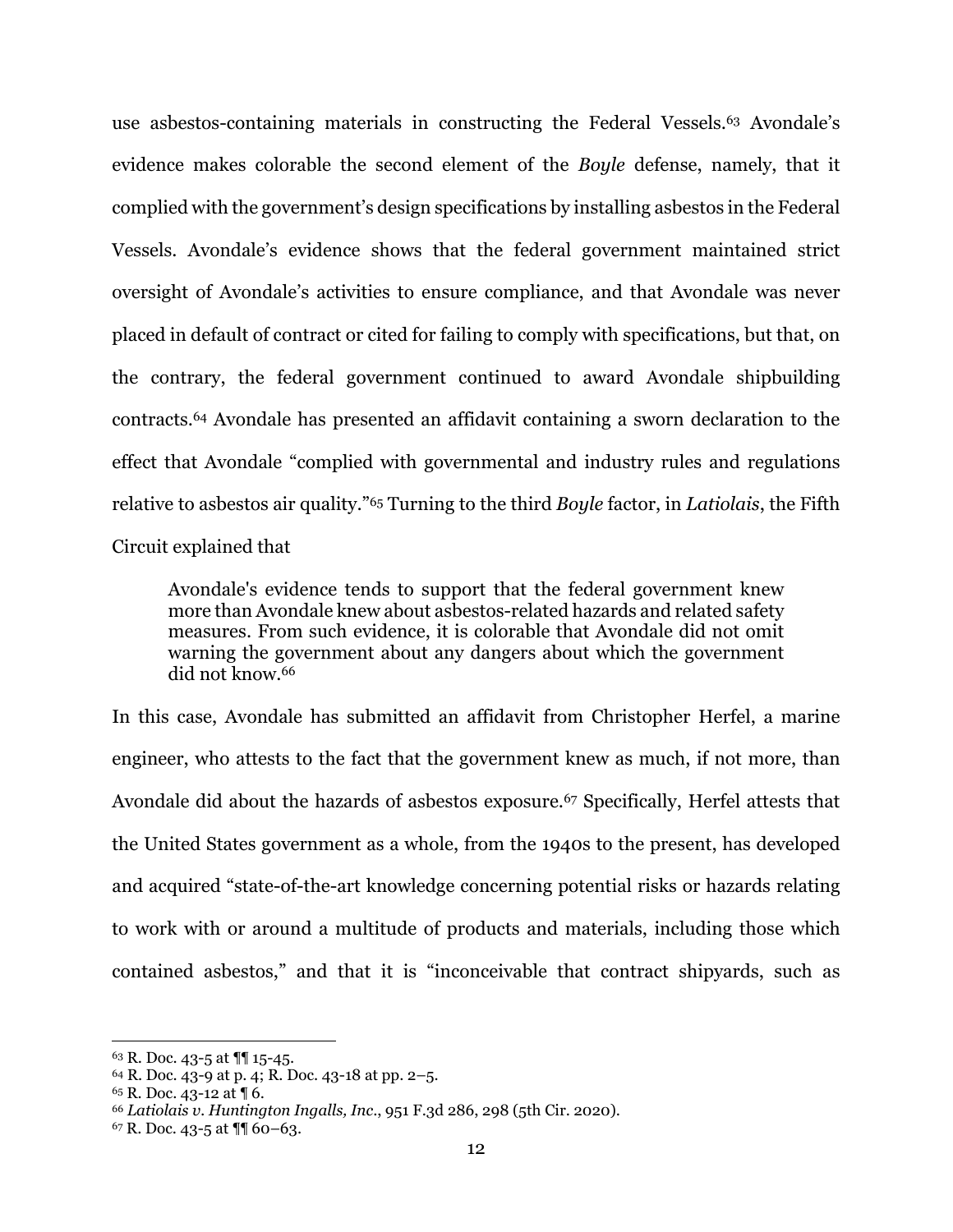Avondale, would have had the same level of sophisticated knowledge as the Navy concerning potential asbestos hazards."68 Avondale also submitted the affidavit of Danny Joyce, an industrial hygienist and long-time corporate designee for Avondale, who has spent years "investigating historic asbestos use and asbestos work practices in connection with building and repairs of marine vessels."<sup>69</sup> In his affidavit, Joyce attests that "Avondale did not have any information regarding the hazards of asbestos that was not known by the Federal Government."70 In addition, Avondale also offers the deposition testimony of Dr. Richard Lemen, a retired Assistant Surgeon General of the United States, who testified that the U.S. Public Health Service collected and reviewed scientific literature on asbestos beginning in the 1930s.<sup>71</sup> Avondale's evidence satisfied the third *Boyle* factor because, based on Avondale's evidence, "it is colorable that Avondale did not omit warning the government about any dangers about which the government did not know."72

Avondale has raised a colorable federal officer defense under *Boyle*.

# **II. Avondale's Notice of Removal was filed in a timely manner.**

Plaintiff's state court petition was filed on January 27, 2022, and Avondale's Notice of Removal was filed on March 10, 2022.73 In the Notice of Removal, Avondale asserts its Notice of Removal "is being filed within thirty days of service of Plaintiff's Petition for Damages on Avondale, February 9, 2022, and is therefore, timely under 28 U.S.C. § 1446.74 Plaintiff argues Avondale's removal was untimely because "removal took place

<sup>68</sup> *Id.* at ¶ 63.

<sup>69</sup> R. Doc. 43-6 at p. 1, ¶ 1.

<sup>70</sup> *Id.* at p. 2, ¶ 9.

<sup>71</sup> R. Doc. 43-23.

<sup>72</sup> *Latiolais v. Huntington Ingalls, Inc*., 951 F.3d 286, 298 (5th Cir. 2020).

<sup>73</sup> *See* R. Doc. 1.

<sup>74</sup> *Id.* at p. 4, ¶ 6.